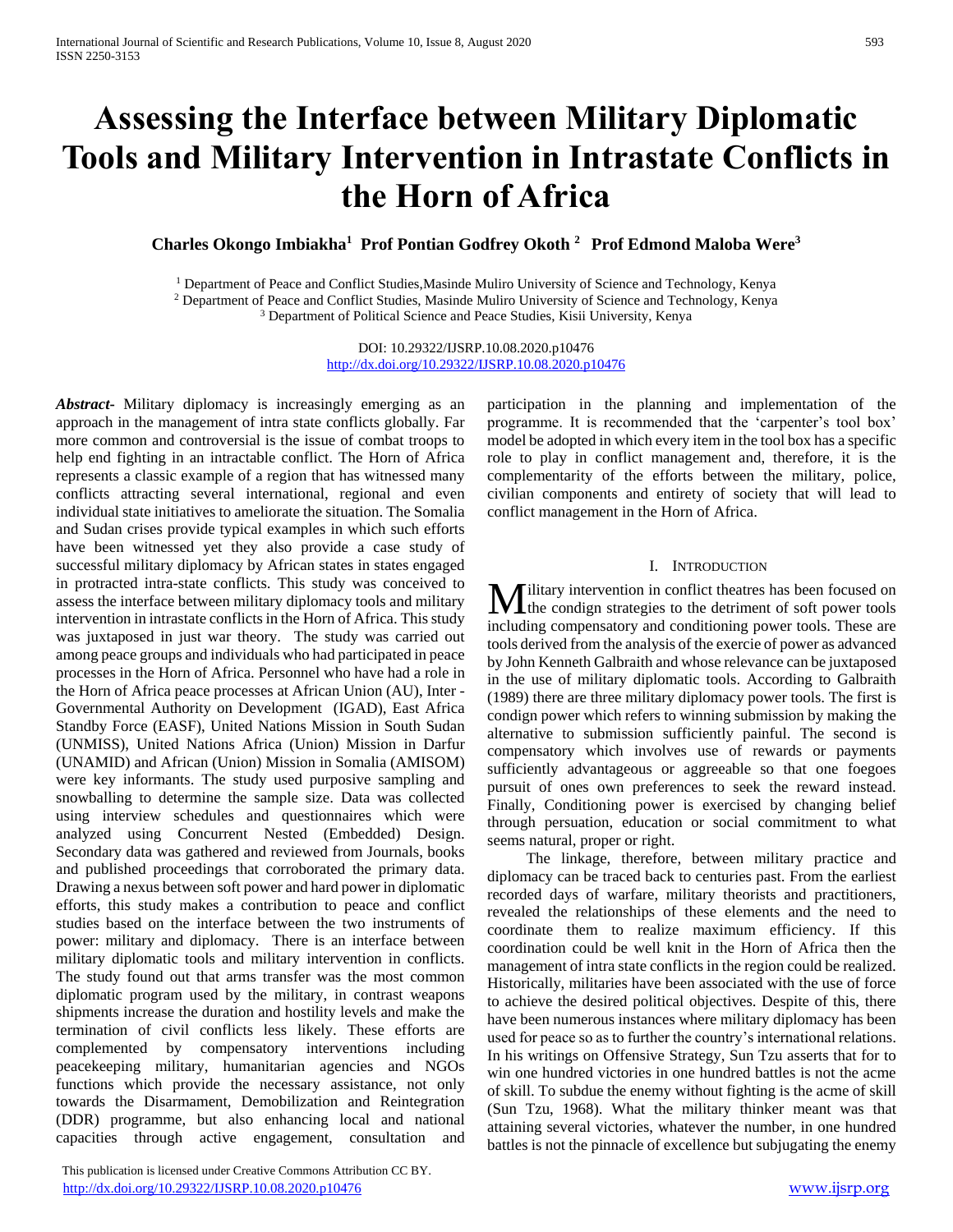army without fighting or firing a single round is the true pinnacle of excellence or victory.

 The emphasis Sun Tzu places on the use of skill as opposed to force is apparent from the foregoing. Further, he writes about managing the battle environment in order to influence future outcomes, which he sees as the essence of military diplomacy *(*Sun Tzu, 1968). It would be interesting to unravel the way military skill has been used in the resolution of intrastate conflicts in the Horn of Africa thus interfacing military diplomatic tools with military intervention in intrastate conflict management.

 Johnson and Hall (2005) note some positive attitudes with regard to diplomacy among the English School scholars, where it assumes the role of an institution structuring relations among politics (not states) and even elicits the highest level of abstraction in a dualism of mediation of universalism and particularism. Alongside this positive trait, they also cite diplomatic repertoire especially with regard to the aspects of communication and representation which can be described as the hallmark of diplomacy; that is, to moderate and manage the clash of conflicting interests as efficiently as possible.

# II. LITERATURE REVIEW

 The conflicts in the Horn of Africa have witnessed a lot of international attention with growing number of military bases. In fact, this is akin to militarization of the entire Horn of Africa. In this context, third party involvement in the form of facilitative mediation, problem solving workshops, training in conflict resolution and post conflict rehabilitation, are the tools available for international actors. These initiatives require a non-partisan third party role in the conflicts and are designed to deal with trust and perception related matters that cripple relationships (McDonald, 2004).

 Military diplomacy as a concept has gained relevance considering that diplomacy has experienced a significant transformation particularly in the last decades of the  $20<sup>th</sup>$  century. Military diplomacy performs several functions including a strong commitment to economic investment in the future of disparate regions to enhance partnerships within those regions. It equally helps to generate sustained diplomatic efforts, with military diplomacy taking the centre stage in a region held hostage by conflict (Healy, 2008). Specific reference has been made to the erosion of the barrier of sovereignty which has cushioned states against interference in their internal affairs by other states and nonstate actors (Migue, 2014). It is contextualized not only within the realm of defense diplomacy, but also within the wider framework of a country's diplomacy as exemplified in the foreign policy. It can also be considered as one of the tools of a country's diplomatic practice in furtherance of its foreign policy objectives.

 The linkage, therefore, between military practice and diplomacy can be traced back to centuries past. From the earliest recorded days of warfare, military theorists and practitioners, revealed the relationships of these elements and the need to coordinate them to realize maximum efficiency. If this coordination could be well knit in the Horn of Africa then the management of intra state conflicts in the region could be realized. Reputed theorists and practitioners include; Sun Tzu, Fredrick the Great, Carl Von Clausewitz, and Alfred Thayer Mayer (Williard, 2008).

pool of power. While he practiced formal diplomacy extensively, he emphasized the importance of public and military diplomacy. Further, he underscored the need to appreciate the environment within which his generals operated in by making visits to study the country where you are going to act, roads are examined, and the mayors of the village, the butchers, and farmers are talked to. Clausewitz (1968), like Sun Tzu, emphasized the ability of a great commander achieving an end state through varied means of influence. At one level he talks of the soldier statesman whom he sees as the cornerstone of modern military diplomacy. The role of a soldier is first that of a fighter and also that of a statesman who deals with issues of policy. He, therefore, draws the important linkage of military activities to those of policy. He advocates the need to synchronize military capabilities with other tools of policy implementation for the desired effects (Clausewitz, 1968). This study examined whether such military activities have been harmonized with those of policy in an attempt to manage intrastate conflicts in the Horn of Africa.

 The multi-faceted nature of security threats has challenged the strategic posture of states. New emerging security interests have therefore opened a wide array of concerns that include and not limited to: food security, population control and even issues of environment. In this rapidly changing environment, there are security implications for diplomacy that are complex and evolving. Security can therefore be viewed as the pursuit of policies through diplomatic and military means to confront such external threats as; regime maintenance, the attainment of a reasonable level of economic sustenance, ethnic cohesion, transboundary sources of instability and access to natural resources. At another level, the UN financial crisis and global politics has diminished the linkages between diplomacy (military) and peacekeeping. This has resulted in hampered peacekeeping operations, some of which have been withdrawn or have not received desired expanded support at critical moments. Examples are given in Somalia and Bosnia. At the regional level, African states have found it difficult to establish viable security arrangements. This was particularly evident during the Organization of African Unity's (OAU) era whose preoccupation was mainly in the political and economic arena. The case of the African Union (AU) has not significantly changed the status of regional security arrangements in spite of the establishment of the African Peace and Security Architecture (APSA).

 A study by Bademosi (2012) investigated the ethical dilemmas of Kenyan military intervention in Somalia. The case study targeted international governmental organizations, state security departments and NGOs relying on interviews and document analysis. Bademosi employed the just war theory as a vehicle to analyze the morality of the Kenyan intervention in Somalia. The study found out that the role of non-state actors in Somalia is significant because the government has been more or less absent in the last several decades. It concluded that engaging more moderate Muslims and including them in their intervention can offer a long-term strategy to countering terrorism in Somalia (Bademosi, 2012). The study recommended the need for Kenya to capitalize on various forms of nontraditional diplomacy efforts for example non-traditional diplomatic tools like faith-based diplomacy to engage stakeholders, towards Somalia. Military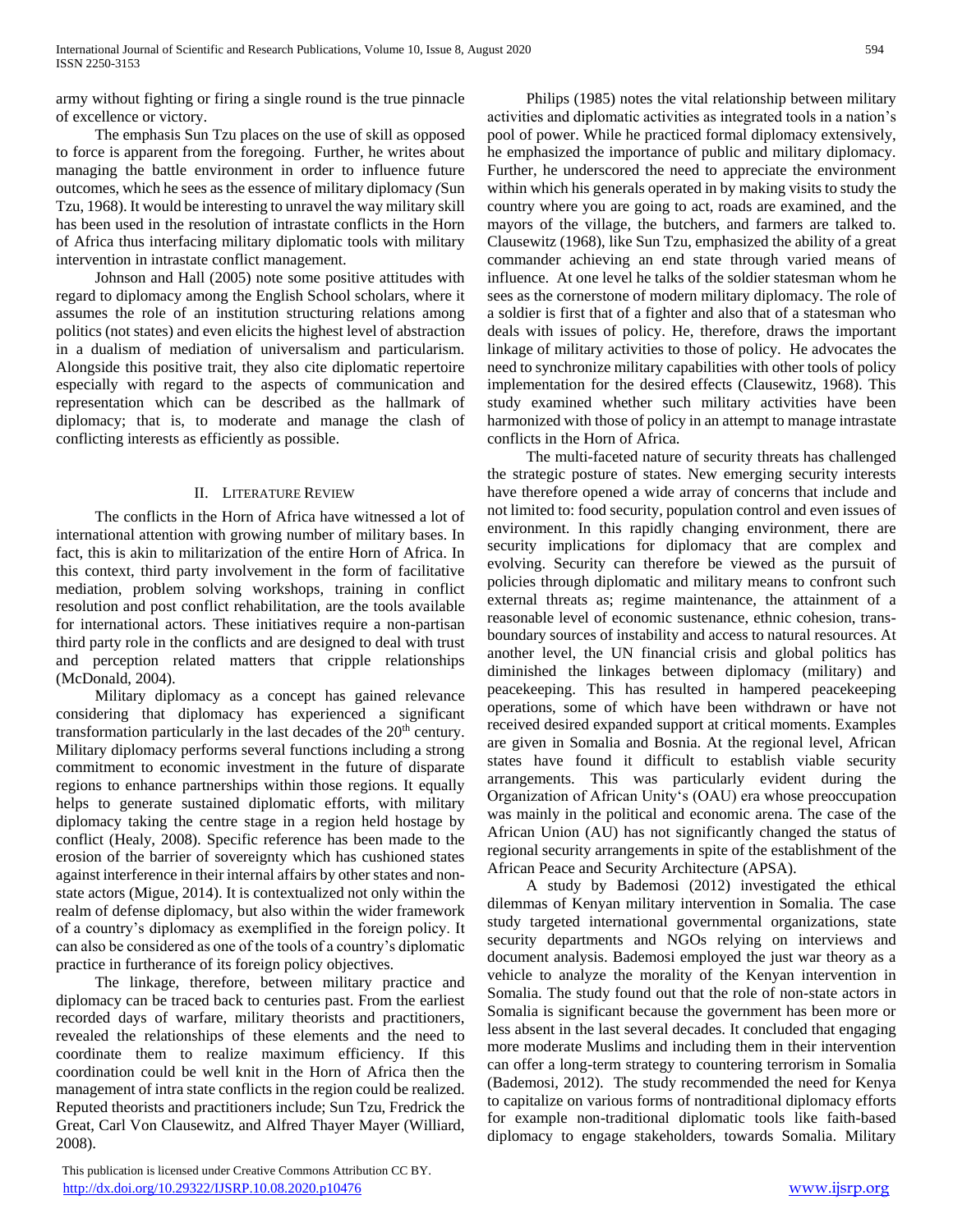diplomacy is also another non-traditional diplomatic tool to find relevance in the Horn of Africa.

 In the theory of Sea Power, Mohani (2012), demonstrates the means of achieving a variety of goals be they, informational, diplomatic, military and economic through what he calls maritime military diplomacy. The use of maritime power has also been referred to as Gunboat Diplomacy. The author, therefore, saw the maintenance of a naval fleet as a prerequisite to the advancement of economic interests by means of sheer presence. Gunboat diplomacy has therefore been described as the application of sea based power resources in the furtherance of national interests. This application can be either in the high seas or within the jurisdiction of a foreign state. The concept of gunboat diplomacy traces its origin to the period of colonialism at the height of European imperialism. The European powers used demonstration of superior maritime military power to intimidate states into offering them concessions. Indeed, the sight of a warship or fleet elicited the desired response (Mohani, 2012). Although some maritime strategists associate gunboat diplomacy with yesteryears of colonialism, it has significance in the contemporary age. For example, the employment of the KDF's maritime military resources (Kenya Navy) both within Kenya's Coastal waters and that of Somalia, demonstrated military diplomacy and whether this portended any condign or compensatory power in influencing intra state conflict management in the Horn of Africa was the focus of this study.

## III. THE JUST WAR THEORY

 In an attempt to understand the interface between diplomacy and military intervention in intrastate conflict management is the Horn of Africa, the study was guided by the just war theory as propagated by among others, St. Augustine, Michael Walzer and Bellamy. Just war theory offers rules to guide decision-makers on the appropriateness of their conduct during the resort to war, conduct during war, the termination phase of the conflict and the post war settlement and reconstruction. Its over-all aim is to try and ensure that wars are begun only for a very narrow set of truly defensible reasons, that when wars break out, they are fought in a responsibly controlled and targeted manner, and that the parties to the dispute bring their war to an end in a speedy and responsible fashion that respects the requirements of justice. These guide military intervention.

 The main argument behind the just war theory is the ethical arguments about the resort to and conduct of war. According to St. Augustine, waging war and extending influence over other territories may seem justified to wicked men, but to good men it is seen only as a necessary evil. However, according to Dyson (1998), although war is bad, it is necessary if it prevents a greater harm. According to Walzer (1977), just war theory broken into its two main categories tries to dictate the justification for going to war (*jus ad bellum*) and once engaged, the conduct of the combatants involved (*jus in bello*) (Walzer 1977). The interesting question is then; When is war morally acceptable (*jus ad bellum*)? And how can morality be observed by combatants (*jus in bello*)? *Jus in bello* refers to justice in war, or right conduct in the midst of battle. Responsibility for state adherence to *jus in bello* norms falls primarily on the shoulders of those military commanders, officers and soldiers who formulate and execute the war policy of

 This publication is licensed under Creative Commons Attribution CC BY. <http://dx.doi.org/10.29322/IJSRP.10.08.2020.p10476> [www.ijsrp.org](http://ijsrp.org/)

a particular state which involves a lot of military diplomacy in their interaction.

 Bellamy (2012) argues that natural law is grounded in moral reasoning. It holds that proper behavior is governed by precepts that can be known by reason and are binding on all rational beings. Chief among these precepts is that natural rights accrue to people simply by virtue of their being human (Bell and Coicoud). Natural law recognizes the right and, according to some thinkers, the duty of sovereigns to use force to uphold the good of the human community, particularly in cases where unjust injury is inflicted on innocents. This is very valid in application of military diplomacy in the Horn of Africa particularly the use of condign power and military interventions. Just war theory is probably the most influential perspective on the ethics of war and peace. The tradition has thus been doubly influential, dominating both moral and legal discourse surrounding war. It sets the tone, and the parameters, for the great debate surrounding the concept of military diplomacy.

#### IV. METHODOLOGY

 The study area is the Horn of Africa (HOA); The HOA is a large extension of land that protrudes from the eastern edge of the continent of Africa lying between the Indian Ocean to the East and the Gulf of Aden to the North jutting for hundreds of kilometers into the Arabian Sea including Ethiopia, Eritrea, Djibouti, Kenya, Somalia, Sudan and Uganda which are members of (IGAD).

 The Horn of Africa is a location of strategic importance globally since it is a gateway from and to the Red Sea, Gulf of Aden, Arab Gulf and the Indian Ocean. It is also the continent's gateway to Asia and Middle East with deep historical ties to India and China who present themselves as powerhouses in trade and investment deals. The peace, security and stability of the region therefore is paramount not only to Africa as a continent but also to the Arab countries and the West (Fahmy, 2006).

 This study employed a mixed methods design covering the target regions including Kenya (Nairobi), Somalia (Mogadishu and Kismayu), Sudan (Khartoum), South Sudan (Juba) and Ethiopia (Addis Ababa). The total sample size for the study was 270. The specific respondents for study included; state actors (Foreign Affairs, Horn of Africa Troop Contributing Countries (TCCs), Ministry of Defense, Kenya, Sudan and Somalia Embassies, Non state actors (Media houses, Non- Governmental Organizations (NGOs), Community Based Organizations (CBOs), Civil society) and religious institutions. The researcher considered them relevant for study because they had experience with the central phenomenon of military diplomacy and intra state conflict management. The study used both probability and nonprobability sampling techniques; and utilized simple random sampling technique and purposive sampling to determine the settings and the participants. The data was collected using questionnaires, interview guides and Focus Group Discussion (FGD) guides. Secondary data was sourced from reading literature in secondary sources.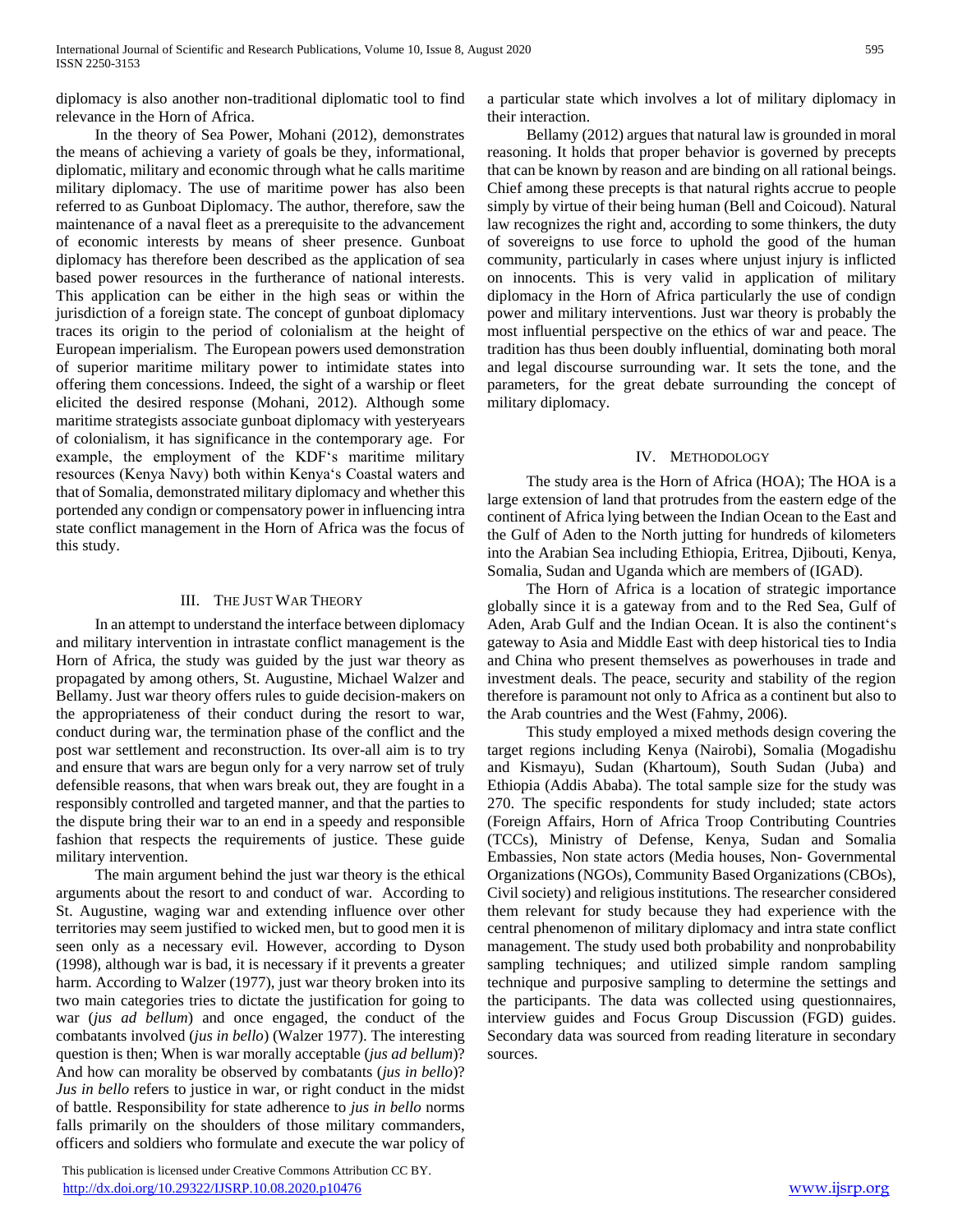#### V. RESULTS AND DISCUSSIONS.

 The field study endeavoured to elicit responses from key informants who had versed knowledge in conflict management and had either practiced or participated in the Somalia and/or Sudan conflict(s) to explain the nexus between military and nonmilitary tools. This was nested with 270 questionnaires distributed across the areas of study. This is also supported by documentary analysis. One key informant interviewed in Nairobi on 18 June 2018 likened the nexus between the use of military and nonmilitary tools in conflict management to a carpenter's tool box: In conflict the tools you choose can be likened to a carpenter's tool box where the choice of a tool to be used depends on the task ahead, you cannot choose a hacksaw to deal with a nail instead you use a hammer and so forth….

 From the foregoing, as a foreign policy action, diplomacy entails the process through which a given state employs political, social and economic means at its disposal across recognized boundaries aimed at affecting the political authorities of the target. Therefore the concept of the 'Carpenters Tool Box' in conflict management is in agreement with reviewed literature of Mohani (2012) that while diplomacy is the first line of defence among states, military is the last one and involves the use of force especially what this study has discussed extensively as condign power. Therefore there is vital relationship between military activities and diplomatic activities as integrated tools in a nation's pool of power, which is well postulated in the just war theory which requires the use of military power as a last resort. The integrated use of a nation's pool of power is demonstrated in scholarly works of people like Sun Tzu (1968) who wrote that to fight and win a thousand wars is not the acme of skill but to subdue the enemy is the acme of skill.

 Militarized diplomacy as a foreign policy action in the Horn of Africa has been a salient national security feature, regionally, sub-regionally and internationally in lieu of the escalation of intrastate conflict, often in a protracted nature, in the region. In this regard, the desired end of military diplomacy is to shore up or replace existing structures, assist embattled civilian populations and/or to shore up structures thought to be in danger of collapse. The interface starts from the structuring of the Peace Support Operations with the best example being the interface within the AMISOM structure as alluded to by one military officer interviewed in Mogadishu on 14 December 2018:

 When you talk about AMISOM as a peace support operation, it is not about the military alone but there are other components like the police and civilians whose role is very clear as stipulated in the mandate…

 From documentary analysis of AMISOM Standing Operating Procedures (AMISOM SOP, 2007), it suffices to note that in combined civilian and military AU Peace Missions, the overall political direction and control of the activities of the mission and consultations with other organizations and agencies in the field is normally exercised and coordinated by an AU Special Representative of the Chairperson of the Commission for Somalia (SRCC) as such all Heads of major components (Military, Police and Civilian) report to the SRCC. In this arrangement the Head of Mission is provided with legal and political advisors, with a civilian administrative staff as necessary (AMISOM SOP, 2007). The UNAMID and UNMIS setups each have the Special Representative of the Secretary General of the UN Security Council. The two missions have similar configurations of military, police and civilian components, for example, while the military components focus would be military operations and civil military coordination, the police would bolster up internal security and address human rights issues.

 It is therefore clear that there is a clear interface between non- military tools and military tools whose application, the choice of whose just like in the carpenter's tool box, entirely depends on demand of the mission for example, as earlier intimated while the military component's focus is on military operations and civil military coordination the police would bolster internal security and address human rights issues.

#### VI. PROGRAMMES USED BY THE MILITARY

The study sought to elicit from the respondents the programs used by the military in intrastate conflict management in the Horn of Africa. The respondents mentioned arms transfer, exchange programmes for military staff and finally Disarmament, Demobilization and Reintegration Programmes as indicated in Table 2.

| <b>Ser</b>       | <b>Programme</b>           | <b>Responses out of 270</b> | <b>Percentage</b> |
|------------------|----------------------------|-----------------------------|-------------------|
|                  | <b>Arms Transfer</b>       | 139                         | 51.4              |
| $\overline{2}$ . | <b>Exchange Programmes</b> | 48                          | 17.8              |
| 3.               | <b>DDR</b>                 | 30                          | 8                 |
| 4.               | <b>Intervention (PSOs)</b> | 63                          | 23.5              |

**Table 2: Programmes used by the Military**

#### **Source: Field Data, 2019**

 Some of the most known military popular programmes used in intra-state conflict management as provided by the respondents included, arms transfer was mentioned 139 times (51.4 %), Peace

Support Operations 63 times (23.5%), Exchange Programmes for military Staff was mentioned 28 times (17.8%) and DDR 30 times (8%). These findings are in tandem with Kinsella (1998), who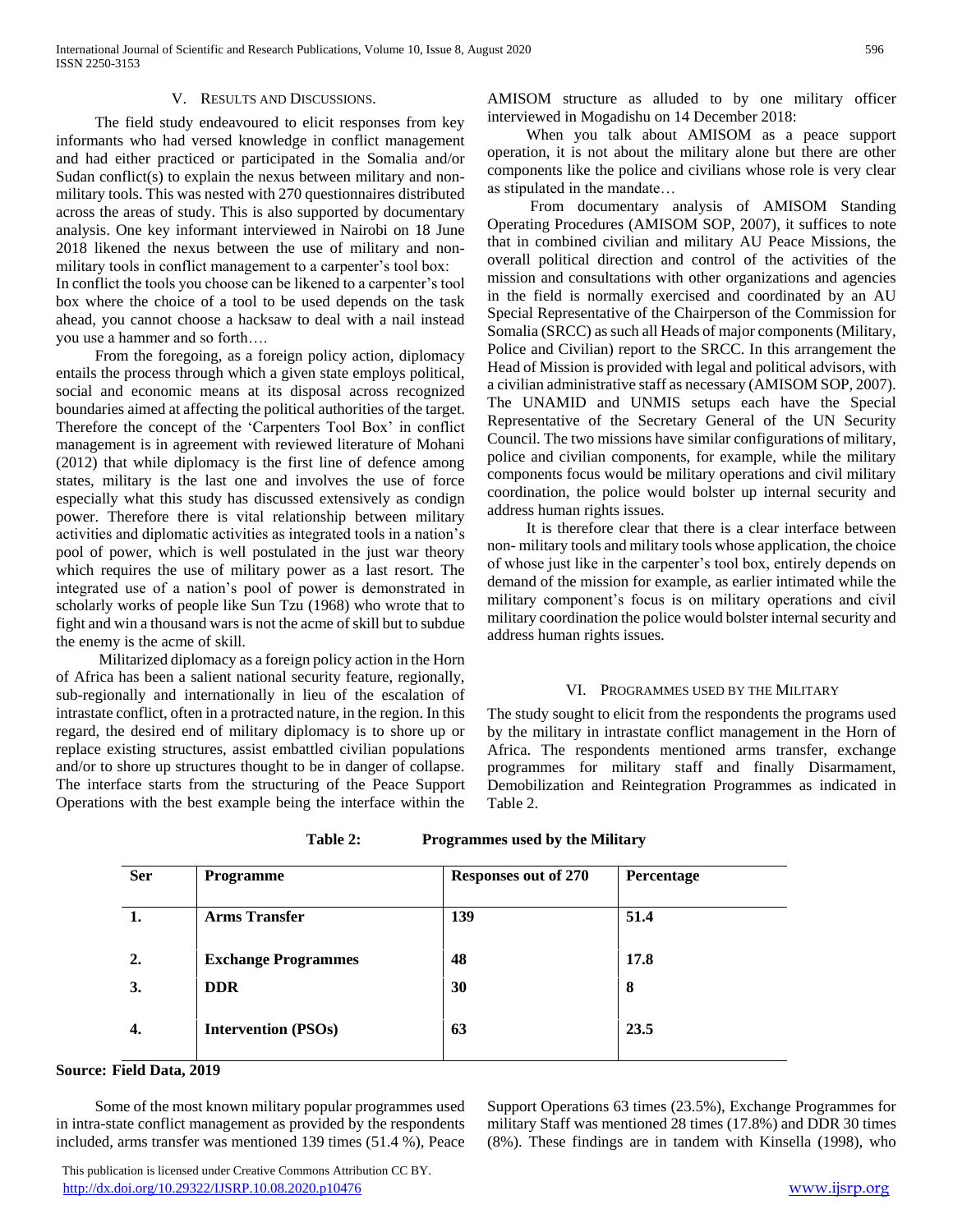agrees that there are a number of programmes used by the military in intra state conflict. These percentages based on the responses were weighted in this cluster to a total of 100%. The results indicate the level of impact each of the programmes had according to the respondents in intra state conflict management. For example DDR programmes are very elaborate but their impact is still minimal because there are small arms and light weapons in the hands of so many locals in Somalia and Sudan.

 The findings show that 51.4% of the respondents felt that arms transfer was the most common diplomatic program used by the military. Yet Disarmament, Demobilization, and Reintegration ranked very low at 8%. One military officer interviewed in Mogadishu on 14 December 2018 provided an explanation:

 In the entire Sudan and Somalia, DDR programmes appear not effective because there are so many weapons in the hands of civilians because they feel they would be insecure if they released their weapons…

 It emerged from the respondents that the issue of arms and motivation to disarm and demobilize has been used by combatants as a means to cajole the respective governments for compensation. They turn it into a compensatory power tool to trade with the governments as if they are selling the weapons for money.

 Some of the militarized conflict resolution programmes that were most commonly mentioned included Disarmament, Demobilization, Reinsertion and Reintegration (DDRR) and arms transfer were mostly employed through condign military tools. This is in contrast to peace support operations and exchange programs for military staff which mostly use compensatory and conditioning tools. This sentiments are shared by Adekanye (1997) who has reviewed demilitarization and reconstruction processes in post-conflict societies in Somalia (UNOSOM & United Nations International Task Force - UNITAF), Rhodesia/Zimbabwe, the former Yugoslavia (United Nations Protection Force - UNPROFOR), Cambodia (UNTAC) and Mozambique (ONUMOZ), in his reviews he argues that managing arms is only one aspect of a peace process yet this remains a challenge in the use of military diplomacy in the Horn of Africa.

## VII. ARMS TRANSFER

 According to the findings arms transfer scoring 51.4% is a relatively effective progamme in intra state conflict management in agreement with Kinsella (1998) who postulates that, as a transfer of military capability, weapons shipments increase the tendency of the recipient to strike a conflictual posture in its foreign policy, while arms transfer dependence restrains that tendency. With regards to this issue an opinion was brought up by one of the respondents who was interviewed in Juba in October 2018:

…you cannot be comfortable with guns in the hands of almost the entire population…..it's like domiciling a snake, you will never sleep easy…

 Yet guns are a common feature in both Somalia and Sudan. In the two conflict areas, despite the finding that arms transfer is the most effective, are still awash with small arms and light weapons. One respondent interviewed in Mogadishu on 15 December 2018 explained that because of the availability they are so cheap. He said:

…while in my village (name withheld), a rifle is exchanged for 30 cattle worth equivalent of 200 US dollars each, in Somalia a rifle can be bought for 50 US Dollars.

 This then requires a mop up exercise which would require military diplomacy through serious and elaborate DDR programmes yet from the findings it is very clear that the effectiveness of DDR programmes in the Horn of Africa conflict countries is still ranked very low at 8% compared to the other programmes.

 Kinsella (1998) further argues that an arms recipient faces the possibility that weapons shipments will be truncated during periods of regional crisis and hostility. The same is true in regard to when a state is dependent on one or a few major suppliers for the bulk of its imported weaponry as it serves to have the costs associated with supply restrictions increased. This encourages restraint on the part of states which would have otherwise been emboldened by arms acquisitions. For some states, Kinsella (1998) argues, there is evidence that arms shipments encourages more conflictual foreign policies; but there is also evidence that this propensity was tempered by the degree of arms transfer dependence (Kinsella, 1998). This collaborates UNSC Resolution 2472 emphasizing the ban on sale of charcoal in Somalia and placing the reinforcement of this mandate on AMISOM. On this an AMISOM official remarked:

 Indeed the issue of charcoal and the Somali conflict goes beyond meet the eyes… charcoal fuels the conflict because it is well known that charcoal leaves the Port city of Kismayu in small boats and is offloaded in turns onto waiting ships in the deep seas…sometimes it is in exchange of arms.

 This is a clear indication that as much as arms transfer fuels conflicts to others it is an economic source and this explains why the Horn of Africa conflict zones are still awash with weapons despite international efforts through embargoes and even deliberate military interventions in the conflict zones.

 It was evident that the three significant military diplomacy power tools were; condign power, compensatory power and conditioning power. It was therefore of interest to place the military programmes within the context of the military diplomacy power tools which occasioned responses as indicated in Figure 3.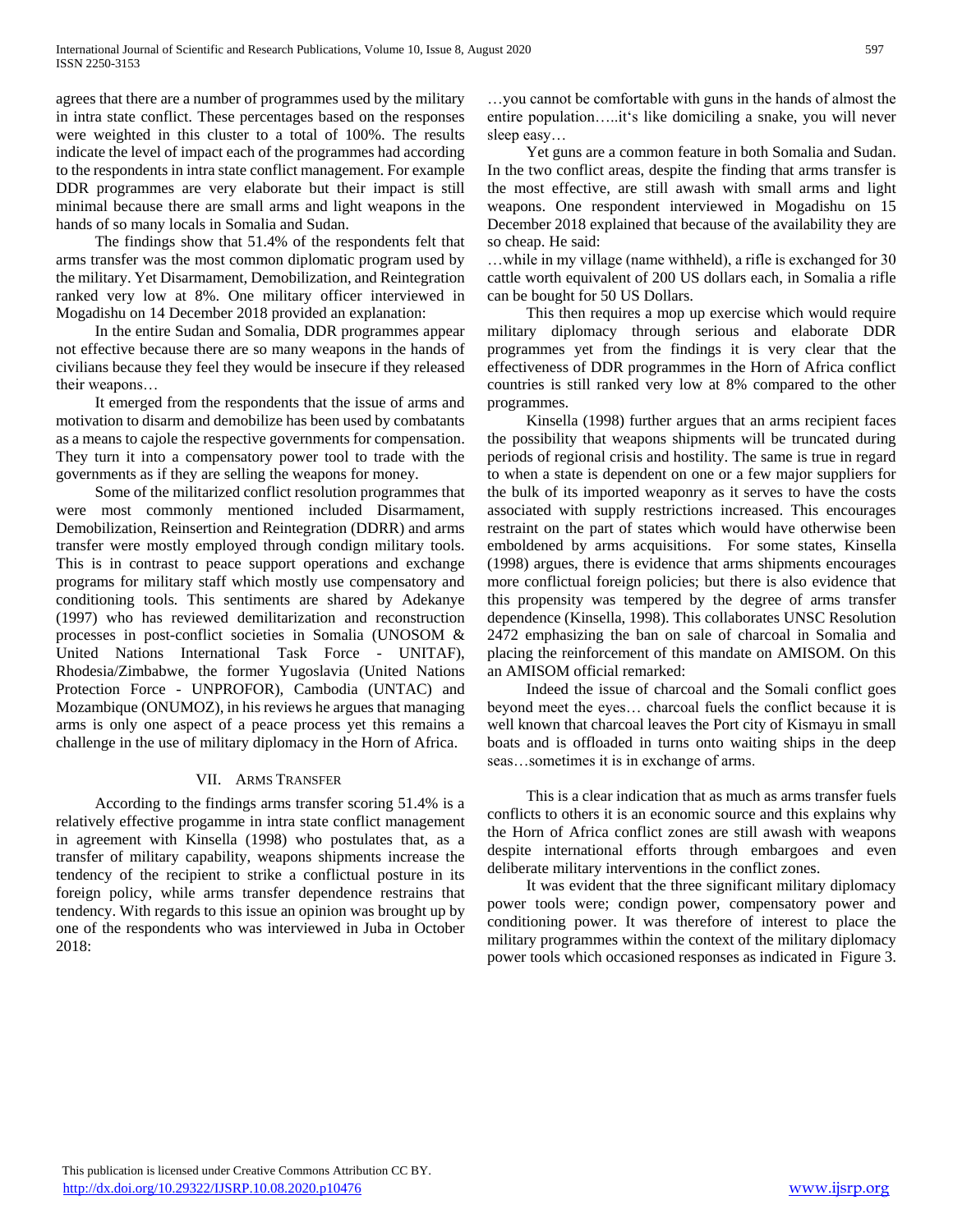

**Figure 3: Military Programmes in Military Diplomacy Power Tools Source: Field Data, 2018**

# **1. Disarmament, Demobilization and Reintegration Programmes**

 According to Knight and Ozerdem (2004), the process of disarmament, demobilization, reinsertion and reintegration (DDRR) of former combatants plays a critical role in transitions from war to peace. The success or failure of this endeavor, Knight and Ozerdem (2004) further argue, directly affects the long-term peace building prospects for any post conflict society. The two scholars explore the closely interwoven relationship between peace building and the DDRR process in order to present an assessment of various disarmament, demobilization and Reintegration (DDR) programmes planned or implemented in a number of countries over the last two decades (Knight &Ozerdem, 2004).

 Knight and Ozerdem (2004) question whether there is a need for a more comprehensive consideration of disarmament by acknowledging and responding to its social, economic and political implications. In this regard, the two scholars see disarmament in terms of a social contract is proposed as an alternative to the current military-centred approach (Knight & Ozerdem, 2004).

 Post-conflict peace-building in many areas have been undermined by the high level of armaments that continues to create instability, even after negotiated peace agreements. Programmes to reduce the levels of these destabilizing arms followed by long-term arrangements to demobilize and reintegrate combatants into civil society through economically viable alternative lifestyles accompanied by post-conflict reconstruction and development therefore promise a more permanent end-state of peace and stability.

 According to regional Economic Communities, regional countries, NGOs, civil society organizations and the international community have a very important role in DDR activities, particularly in the reconciliation and peace-building process, as well as mobilizing or providing financial and logistical support. Given the diversity of actors involved in various stages and aspects

of DDR, planning is to be done in an integrated multidisciplinary manner.

 The peacekeeping military and humanitarian agencies and NGOs functions are therefore complimentary in providing the necessary assistance, not only towards the DDR programme, but also enhancing local and national capacities through active engagement, consultation and participation in the planning and implementation of the programmes. The entirety of these processes is what underscores the concept of military diplomacy particularly considering the interface between diplomatic tools and military tools. A respondent at the AU PSC interviewed in Addis Ababa on 15 January 2019 remarked:

 The relationship between diplomatic and military tools in a Peace Support Environment is that one of one emanating from the other…. the civilian needs the military for protection and the military need the civilian to play the administrative and political process

 The DDR functions are principally the responsibility of the civil authority, normally, with the support of civil society organizations and the international community, within the framework of post-conflict peace-building measures but having a military face, arms control requires a military engagement. The combined active participation in the planning and implementation of the programmes provides for the inevitable aid packages that relate directly to the immediate bread and butter needs, as well as shelter, tools, transportation, education and vocational training, of the ex-combatants. This takes cognizance of the just war theory stipulating the manner in which ex-combatants including Prisoners of War (POWs) should be treated in conflict.

 To add synergy, the vocational training projects for provision of employment and socioeconomic livelihoods and for poverty alleviation should integrate demobilized combatants and the civilian population, including returning refugees and Internally Displaced Persons - IDPs to facilitate national reconciliation, reunification and rehabilitation. (AMISOM SOP, 2007)

# **2. Demilitarization**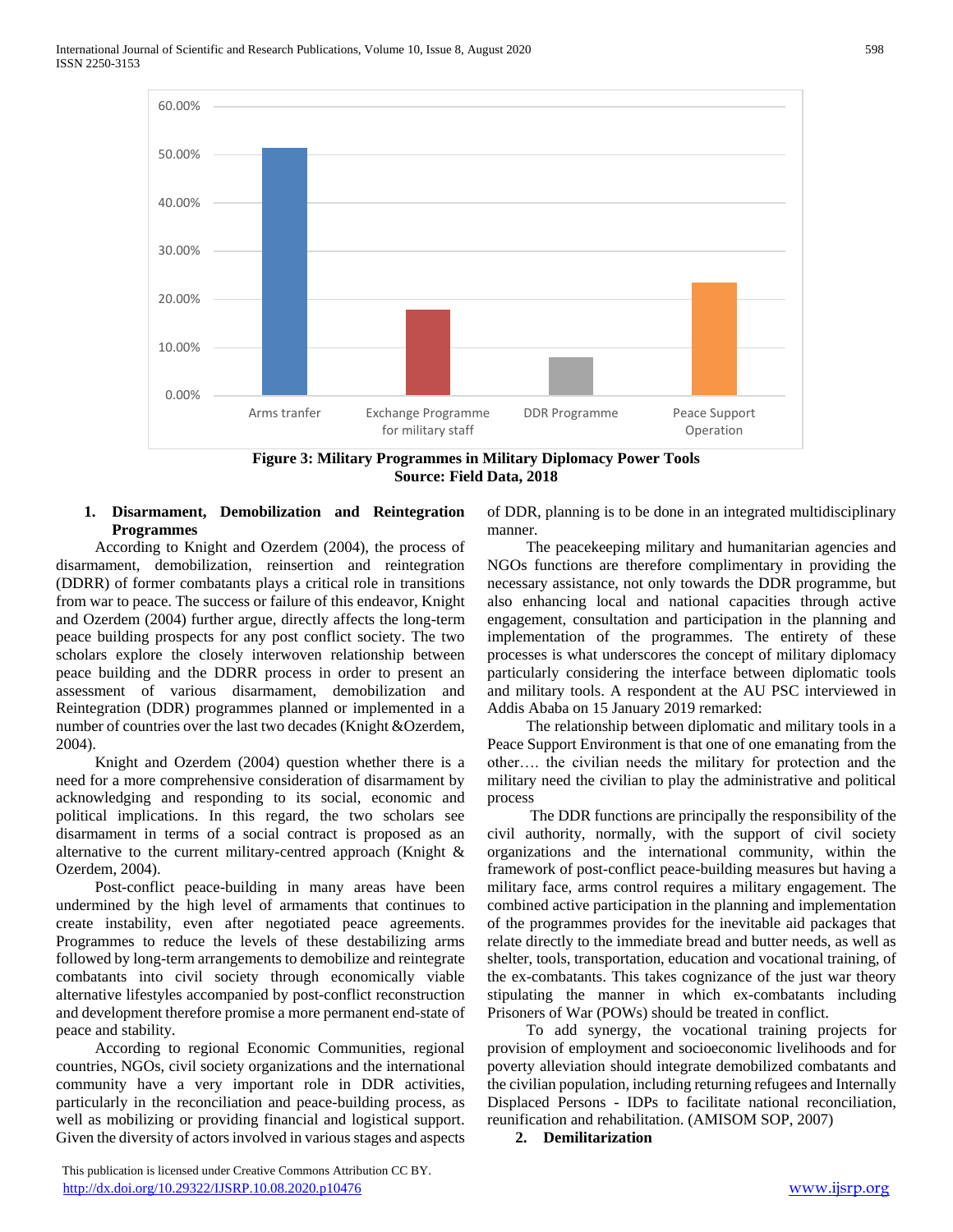Demilitarization is a prerequisite for the successful establishment of a safe area, buffer zone or DMZ, but not necessarily for a TSZ. Asked to explain what entails demilitarization, an Officer interviewed in Juba on 15 October 2018 explained that Demilitarization includes; disarming of all combatants who are non-AU or non-UN personnel to include weapons, ammunition and communication equipment. This also extends to infrastructure where it involves dissolving any military structure or organization in the area, handing in of all military or military type uniforms and clothing and withdrawal of any military force from one senior respondent this can be:

…outside the area to a distance at least farther than the range of most small arms (at least 1.5kms), or if agreed, beyond conventional artillery range (2.530kms).

 According to the AMISOM Standard Operating Procedure document obtained at AMISOM headquarters in Mogadishu, thorough demilitarization can be achieved only if the party that is to demilitarize is satisfied that one of the two following conditions are met; units of elements of the peacekeeping mission protecting the area has the mandate, the means and the will physically to protect the area and/or the terms of disarmament allow the disarming party to ream and mobilize with sufficient speed to counter a hostile force (AMISOM SOP, 2007). The respondent further explained that if one of these conditions is not met, it must be expected that the party that is to disarm will in all likelihood go underground with a substantial part of its war fighting capability, and this has remained a disturbing challenge to conflict management in the Horn of Africa.

#### VIII. MILITARY INTERVENTION AS A TOOL

 According to Crocker (1996), states generally decide on how to entrench military diplomacy in their foreign policy. From the findings of this study the motivation for military intervention is three-fold namely, the intervening nation's own capabilities and connection to the conflict (what corresponds to this studies responses on a scale of 100% about national interests accounting for (162) 60%); secondly, the status and ripeness of the conflict for resolution (accounting for a distant (27)10%); thirdly, the characters of the parties and their decision-making systems (54) 20% and others accounting for (10) 10% as depicted in Figure 4.



# **Figure 4: Intervention as a Tool Source: Field Data, 2018**

 It is true that the respondents responses on other factors are in line with what Crocker (1996) also advocates for a closer attention on a fourth factor which he says is overly glossed over but should on the contrary be given increased attention; intervening states should compare the cost of intervention to the cost of doing nothing (Crocker, 1996).

#### IX. PEACE SUPPORT OPERATIONS AS AN INTERVENTION TOOL

 Data from the key respondents indicated that one key military tool that is manifest in conflict management in the Horn of Africa is the use of Peace Support Operations (PSOs) as an intervention tool. In the wake of the advent of viable regional integration schemes, it would be important to delve into the role of regionalized military diplomatic forays in instances where a country intervenes directly through regional and sub-regional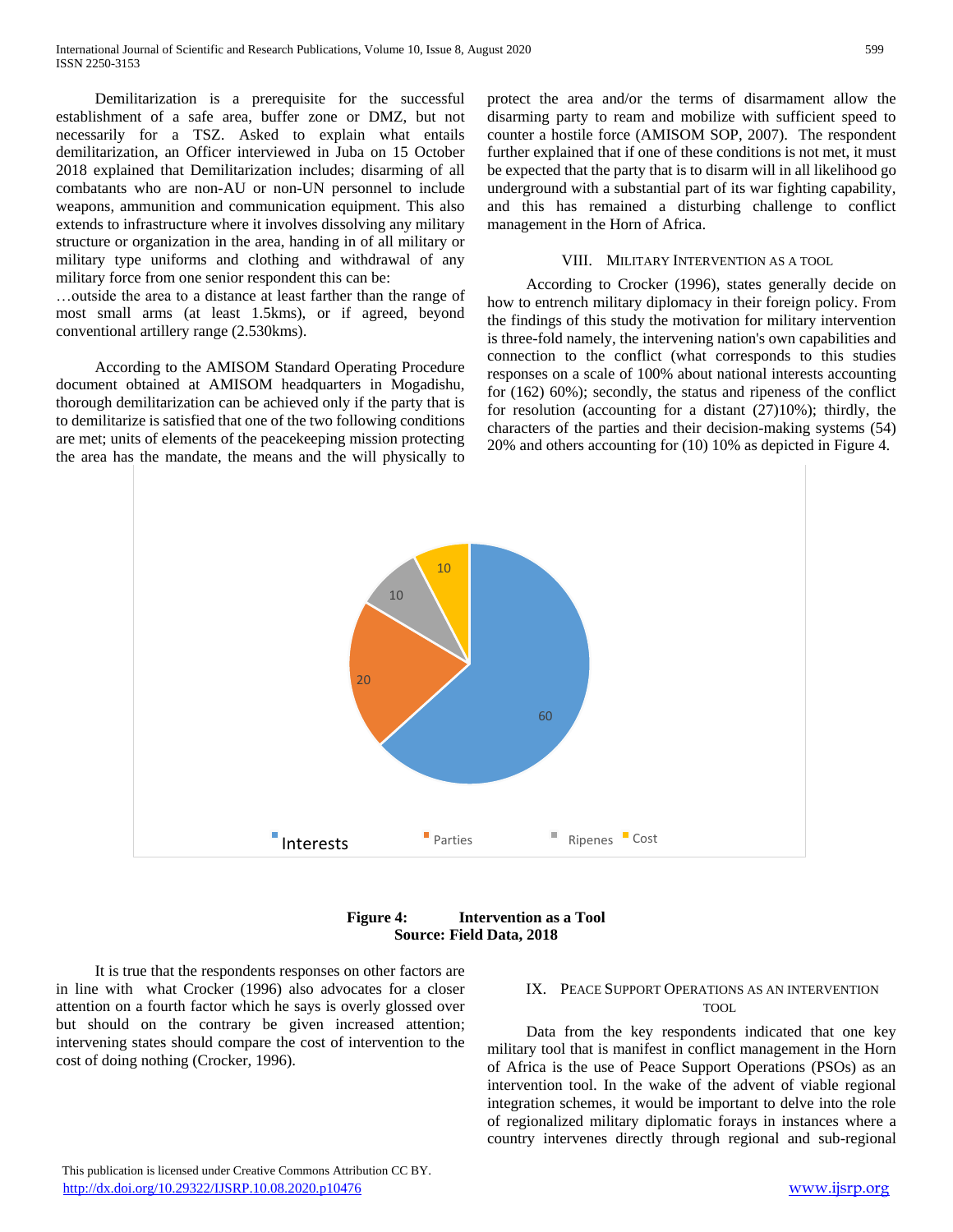bodies such as the Inter-Governmental Authority on Development (IGAD), like was the case in Somalia.

 Although the doctrines of sovereignty and non-intervention in the domestic affairs of states are fundamental principles of the international arena, intervention by states in foreign armed conflicts occurs frequently. Many foreign armed conflicts have prompted diplomatic, economic or military interventions by foreign powers.

 Asked to mention types of conflicts that have attracted foreign military intervention, respondents mentioned two types. The first group includes neutral which are generally multilateral interventions and which are described as collective conflict resolution efforts organized by the international community to end the civil war and to bring peace and stability to the region. The overriding motive of neutral multilateral interventions under the auspices of the international community, such as the United Nations peacekeeping forces, is to restore peace in the target country. The second one is a unilateral intervention like the case of Kenya military intervention in Somalia citing self defence against threats to its territorial integrity and sovereignty. A key respondent interviewed in Nairobi on 18 November cited the Somalia conflict as a good example where military diplomacy and diplomatic tools have played a significant interface with the international community showing commitment, albeit, at different levels almost reluctantly because of the prevailing circumstances: A good example of the regionalized military diplomacy is the international response to the Somali civil war.

 Marangio (2012) argues that international actions towards the Somali crisis have all tried to address four main issues bedeviling the failed state of Somalia, namely; internal conflict, piracy off the expansive Horn of Africa's coast, terrorism and Islamic fundamentalism, and, development. The author opines that efforts expended towards tackling these issues have varied over time in terms of actors and actions, and have privileged security conditions first and then addressed piracy and Islamic fundamentalism as they arose (Marangio, 2012).

 However, Marangio (2012) doesn't delve into the nonhumanitarian aspect of interventionism thus; the push for domestic politics, the quest for the consolidation and protection of foreign markets as well as the creation of new ones, quest for hegemonic powers among other ulterior motives masked under the guise of humanitarianism in a given neutral interventionist policy. This explains why one key respondent interviewed in Mogadishu on 15 December 2018 said:

…while there is a keen interest in fighting terrorism in the Horn of Africa, one wonders why the international community has remained reluctant in supporting Kenya's request of listing Al Shabaab as a terrorist group under United Nations Security Council - UNSCR 2026 like they did with the Taliban over the sale and use of opium.

 From the foregoing, it is clear that terrorism if understood from the political economy of the concept has far reaching ramifications. The end state has a business and economic connotation of a political market place as well said by De Waal (2015) because even aid agencies believe listing Al Shabaab as such will deny them access to victims of Al Shabaab terrorism.

## **Other Tools other than Military**

 The study sought to know the programs used that are nonmilitary in intrastate conflict management. The respondents listed; support to civic activities, intervention through parliament, diplomacy meetings, disarmament and amnesty, engaging opinion leaders and humanitarian Aid. Asked to mention other tools other than the military, respondents, name the following including; people to people and leader to leader's reconciliation, support and strengthening cultural exchanges, establishing an IGAD coordinating mechanism, tackling political economies of violence and war, addressing gender and age related issues, promoting good governance and addressing the problem and promoting religious cooperation.

## **1. Civil Military Cooperation**

 Militaries are trained to handle diverse goals, mixed practices and assorted actors in a Peace Support Operational environment like South Sudan, Darfur and Somalia. A deduction was made from the findings of the study that the military peace keeper is a soldier-relief worker, soldier media expert, soldierdoctor, and soldier-chaplain always necessitates a beginning point that is military in nature. This builds a strong nexus between military diplomacy and military intervention.

 This collaborates one of the findings according to Ligawa (2018) that in organizational hybridity, civil-military cooperation enjoys the centre stage in military diplomacy. This study found out that this provides a cocktail of activities that links structures to actual performance. CIMIC activities are a military creation dominated by military considerations, mostly headed by military heads to achieve military objectives. CIMIC is a perfect link between military and civilians. A CIMIC officer who worked in South Sudan and Darfur was interviewed in Nairobi in January 2018 and said:

 CIMIC activities are the gateway to local populations, NGOs or civilian officials through its activities you win the hearts and minds of the populations for conflict management to prevail… According to the informant, CIMIC officers are charged with various tasks including; Planning and Coordinating between elements of the Peace Support Operations, running joint Operations centered on human rights, political and civil affairs and joint assessment with partners. One important element of CIMIC activities is Quick Impact Projects (QIPs).

 A Colonel charged with Quick Impact Projects (QIPS) in AMISOM interviewed in Mogadishu on 16 December 2018 cautioned on the effects of poor coordination of humanitarian operations geared towards conflict management saying:

Uncoordinated humanitarian operations cause friction, impose extra demands on military resources and may affect the Peace Support plan of the mission.

 Therefore a sound Civil Military Cooperation (CIMIC) plan and cordial peace support co-operation between military operations and the operations of UN agencies, Inter-Governmental Organizations (IGOs) and Non-Governmental Organizations (NGOs), are therefore vital to the success of multidisciplinary and multidimensional PSO. From documentary analysis, it is only through CIMIC activities that a cocktail of activities are achieved through a cocktail of structures. For example for medical campaigns to yield the desired results, local administration need to be reached. The military will provide medical experts and security while the international partners will provide financial and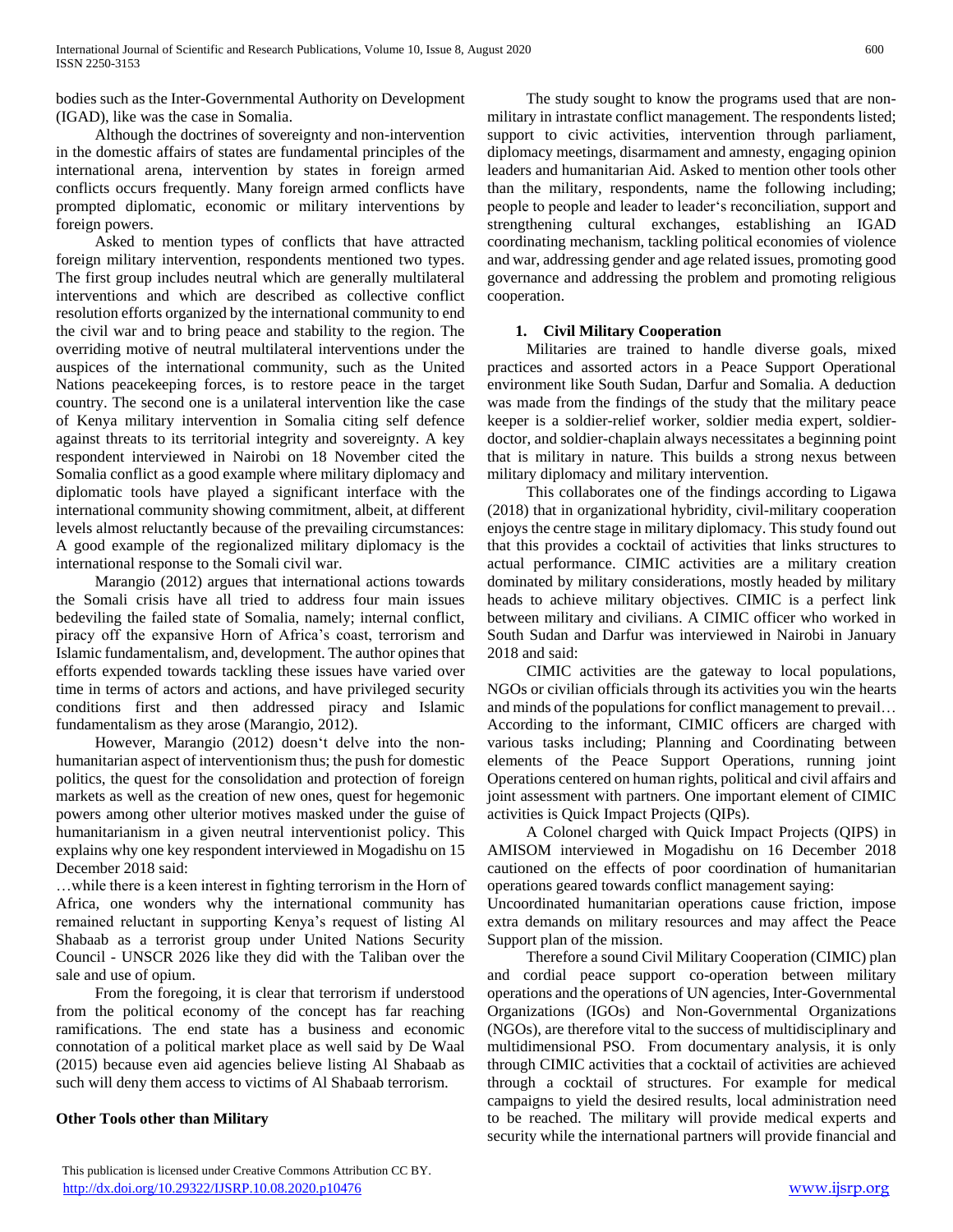material support. This interface between military and other tools requires clear coordination. The idea of coordination is clarified in the AMISOM Standard Operating Procedures (SOP) which clearly and strictly considers; transitional assistance, supervision, administration, protection, response, control and coordination.

# **a. Transitional Assistance**

 Transitional assistance refers to all forms of military assistance to a civil authority or community rendered as part of a wider diplomatic, humanitarian and economic strategy to support a return to peace and stability. The need for this assistance is predicated on the widespread destruction of conflicts on infrastructure and institutions. AMISOM has in its mandate a Transitional Assistance clause to help stabilize the institutions by providing a secure and enabling environment as it hand over security of the country to the Somali Security Forces.

 The degree of destruction or disruption will dictate the scope of transitional assistance that could range from direct help to interim administrations, local authorities and civil communities to the complete establishment and running of the transitional government as in Cambodia, Kosovo and East Timor. In Somalia, successful elections in Federal Member States (FMSs) is critical for the central government elections under Federal Government of Somalia (FGS).Transitional Assistance is a post-conflict activity that could be enhanced if accompanied by parallel reconstruction and peace-building efforts. Military transitional assistance tasks could be categorized according to findings of this study as supervision, administration, protection, response, control and coordination. This is what this study proposes as the SAPRECOCO of transitional assistance towards conflict management. Similarly, the functions fits well in the functions provided under compensatory power that helps to win the hearts and minds of the population in order for conflict management to take pace.

# b. **Supervision**

 Military transitional assistance through supervision would include the transition of authority to the local administration, restructuring and retraining of security forces, which would include their recruitment and finally relocation and rehabilitation of refugees and Internally Displaced Persons (IDPs). In the transitional phase towards the recognition of South Sudan as an independent state a lot of supervisory military diplomacy was exercised to ensure secure environment in the region. This process of transitional assistance is still ongoing.

## **c. Administration**

 It was observed from key informants that in Somalia and Sudan, apart from the traditional military roles, the military during the transition period also engages in liaison and establishment of an interim government and help in the provision of Public services and utilities including water supply, wells and bore holes, electricity, transport, communications, health and hygiene. These functions are performed under the name of Civil Military Cooperation (CIMIC) and Quick Impact Projects (QIPs). With such economic and social services the military provides sound environment for the government to function.

## **d. Protection.**

 The military during the transition period is also expected to perform protection function. This includes Protection of human rights; thus women, children, elderly and protection of people with

 This publication is licensed under Creative Commons Attribution CC BY. <http://dx.doi.org/10.29322/IJSRP.10.08.2020.p10476> [www.ijsrp.org](http://ijsrp.org/)

disabilities. Similarly included in this function is Safeguarding of individuals, communities and installations. This is clearly embedded in the mandates of AMISOM and UNAMID. These are clear tenets of military diplomacy where condign power is less used in effecting this function.

# **e. Response**

 At all levels of the Peace Support Operations the force or mission commanders must maintain reserves and contingencies to be able to respond to and influence fresh situation. Some of these situations are known with clear information sharing, which is made possible from good relations with the local community through constant interaction, which is a function of Military Diplomacy.

# **f. Control**

 To maintain the co-operation and consent of the local authority and community, commanders apply prohibitions and restrictions fairly and proportionately when enforcing collective control measures. Control and dominance of areas is not only achieved through application of condign power but also utilization of military diplomacy as a function that endears the military to the populations by winning hearts and mind and trust of the communities they intend to liberate.

# **g. Co-ordination**

 All major activities must be coordinated with other cooperating organizations and agencies. This coordination brings on board various aspects through what scholars like Swistek (2012) refers to as Comprehensive Approach to Security (CAS).

# **2. Complementarity of the Soldier Military Diplomat**

 The complementarity of the military in conflict management in the Horn of Africa is clearly exhibited in the role that this study as classified as the Soldier Relief Worker, Soldier Engineer, Soldier Doctor, Soldier Media Expert contributes to conflict management in the Horn of Africa. These roles clearly demonstrate the significant interface between military diplomacy tools and military intervention in intrastate conflict management.

# **The Soldier-Relief worker**

 The work of a soldier is also explicit in humanitarian intervention through relief work. Humanitarian intervention in a foreign conflict may take two shapes; non-militarized humanitarian intervention and militarized humanitarian intervention. Even though the modern international system is founded on the premise that sovereign states have a right to nonintervention as well as to be free from unwanted external involvement in their internal affairs, controversy has emerged on the extent to which the world can watch as atrocities are visited upon a people inside a sovereign state. A key respondent interviewed in Mogadishu on 15 December 2018 said:

 We entered Somalia under the banner of Pan Africanism…you cannot sit back as your neighbour's house is burning… Somalia was burning and the effect was great on the entire region...

 From the findings Somalia had reached a humanitarian crisis and needed something to be done. The situation in Somalia is collaborated by Seybolt that proponents of humanitarian interventionism mainly decry the loss of human life (Seybolt, 2008).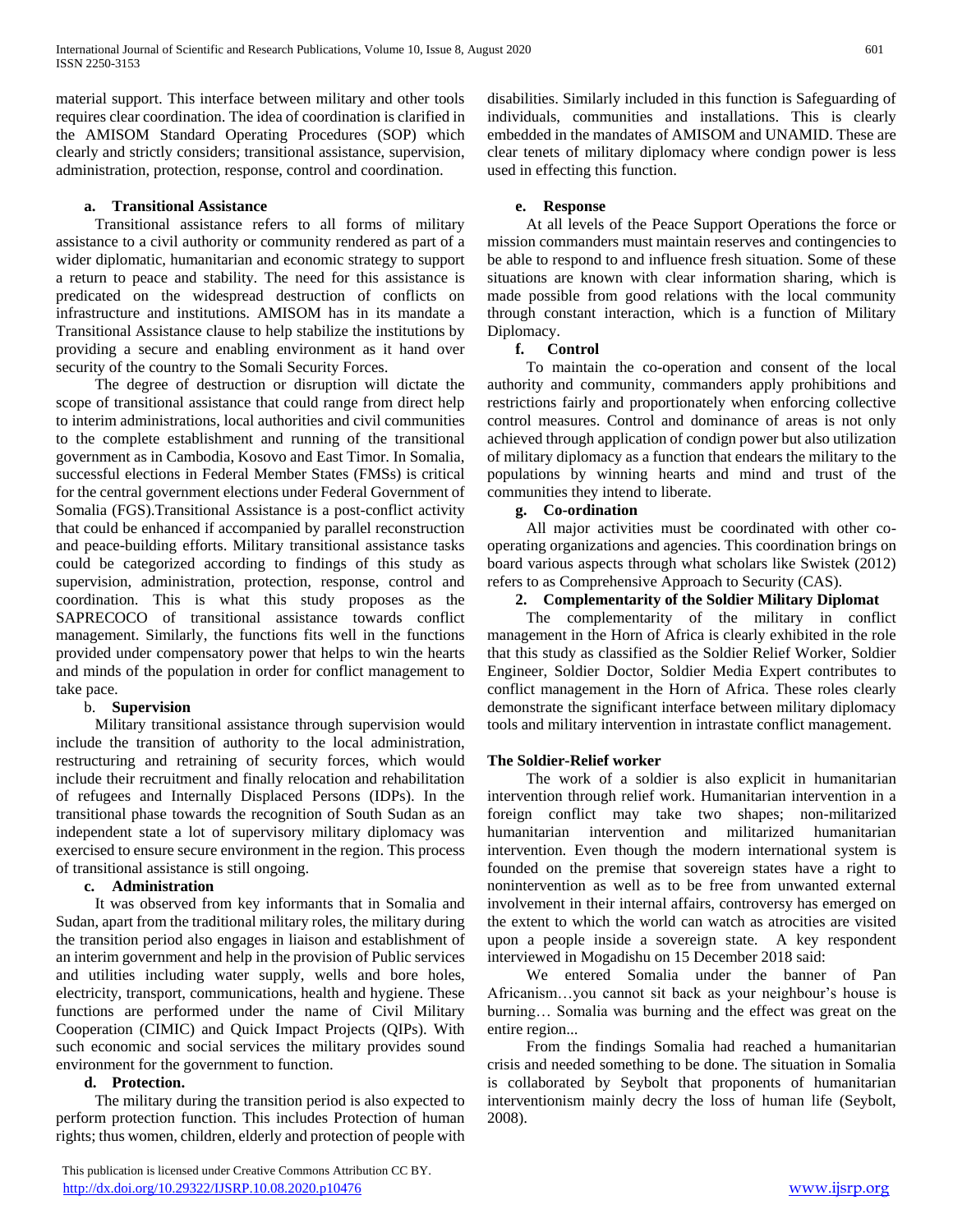In practice, according to AMISOM SOP (2007), the scale of humanitarian problems and the demands for security and protection of humanitarian resources will always elicit a lot of military diplomacy. Military relief operations, where the capacity exists and is mandated, should provide according to a CIMIC Officer interviewed in Juba on 16 October 2018:

 Emergency relief for the sustainment and protection of the means to safeguard life, delivery of aid/relief supplies, prevention of human rights violations, quick-impact reconstruction assistance, long-term reconstruction assistance and assistance to local authorities.

 All these require serious diplomatic engagement with the belligerents. To get the projects initiated and done requires a lot of coordination and engagement with donors yet the activities are key to help win hearts and minds and trust of the population for conflict management to take place. Engagement of the military in such is what this study likened to the Soldier - Relief worker.

## **The Soldier-Law Enforcer**

 Normally, law enforcement will be the responsibility of the Military Police, local and the civil authorities. However, military operations contribute to the overall level and quality of law and order. When this deteriorates, military enforcement action and support to the police may be necessary to restore and maintain the peace.

 Besides all legal matters are handled by a Legal officer who also deals with government agencies on legal matters pertaining customs, insurance, claims, jurisdictional problems. S/he assists the Chief Administrative officer on the legal aspects of commercial dealings and advises the Provost Marshal in any peace support operations environment on legal matters. Asked the balance between law and military undertakings, a legal officer who worked with IGAD and interviewed in Juba said:

 I work in a multiagency setup where national interests and institutional biases have a big influence on relations but being a lawyer in uniform has helped me to be diplomatic in dealing with people…so we get along well.

 The above finding indicates the significant role a legal expert plays as s/he puts on two hats; one as a legal person and the other as a military person who has national interests to pursue yet s/he has to balance with those of the other multiagency teams s/he represents in a peace support environment. This is a delicate balance that requires military diplomacy.

# **The Soldier Media Expert**

 The role of the media in providing timely information in the theatre of war plays a crucial role in intra state conflict management because most of the issues in warfare are brought to the fore by media. To do their jobs, journalists employ both the camera and the computer, and, with the help of portable satellite dishes and video phones, stream or broadcast their reports from hotel roofs and hilltops, as they cover the movement of troops and the rocketing of villages often, (unintentionally, one assumes) revealing sensitive information to the enemy.

 Once upon a time, such information was the stuff of military intelligence acquired with considerable effort and risk; now it has become the stuff of everyday journalism. A media officer who served in AMISOM as a spokesperson said:

 The camera and the computer have become weapons of war. For any journalist in uniform worth his or her salt, this should spark a respectful moment of reflection.

 In the Horn of Africa media timely reporting enabled military media experts to bring the ugly reality of conflict to both belligerents (and others around the world), serving as a powerful influence on public opinion and governmental attitudes and actions. This study collects one media expert analysis provided on the analysis of media trends of reporting by AMISOM accessed in Mogadishu; Asked what they do with the very elaborate analysis, a respondent interviewed in Mogadishu on 14 July 2019 said: We use what we have analyzed to understand the patterns and perceptions of the population on activities of the mission…you know media has a big influence on people…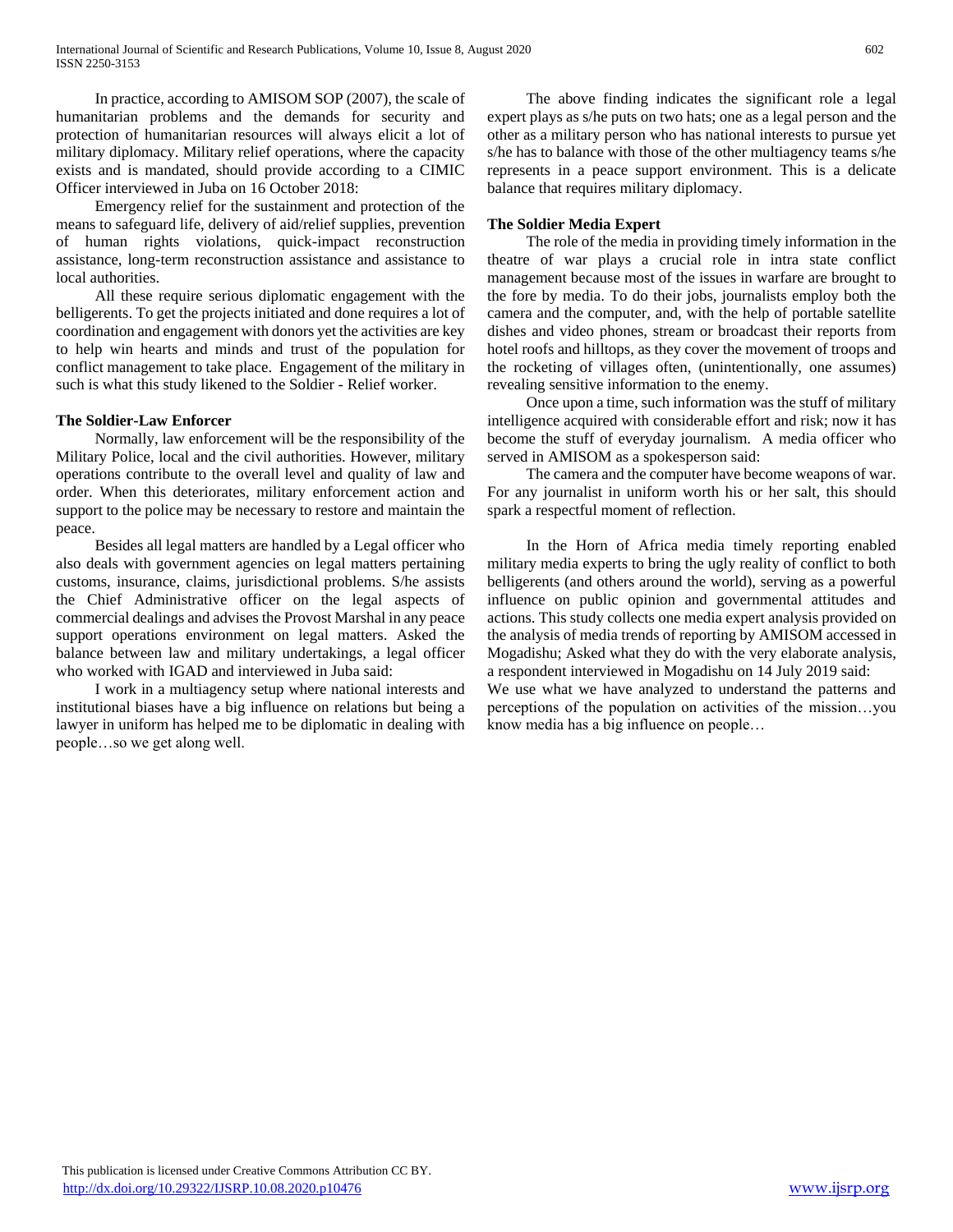

**Figure 5: Analysis of Media in News in November 2018 Source: AMISOM Archives, 2019**



**Figure 6: AMISOM in the News November 2018 Source: AMISOM Archives, 2019**

 Due to the academic interest of what is happening in Somalia, opinion pieces tend to cover the slow process of building the capacity of Somali security agencies. In an interview with the Military Spokesperson conducted in Mogadishu on 16 December 2018, it was interesting to note that his function requires a lot of diplomacy:

 The office of Force Spokesperson will always work in close consultation with the Mission Headquarters (MHQ) Public Information Unit (PIU)…and this extended to the local Somali media houses.

 The informant explained that his office is designed to provide information through all mass communication means to AMISOM audiences by responding to media inquiries, issue statements, conduct briefings and interviews, arrange for access to operational units and distribute information including imagery all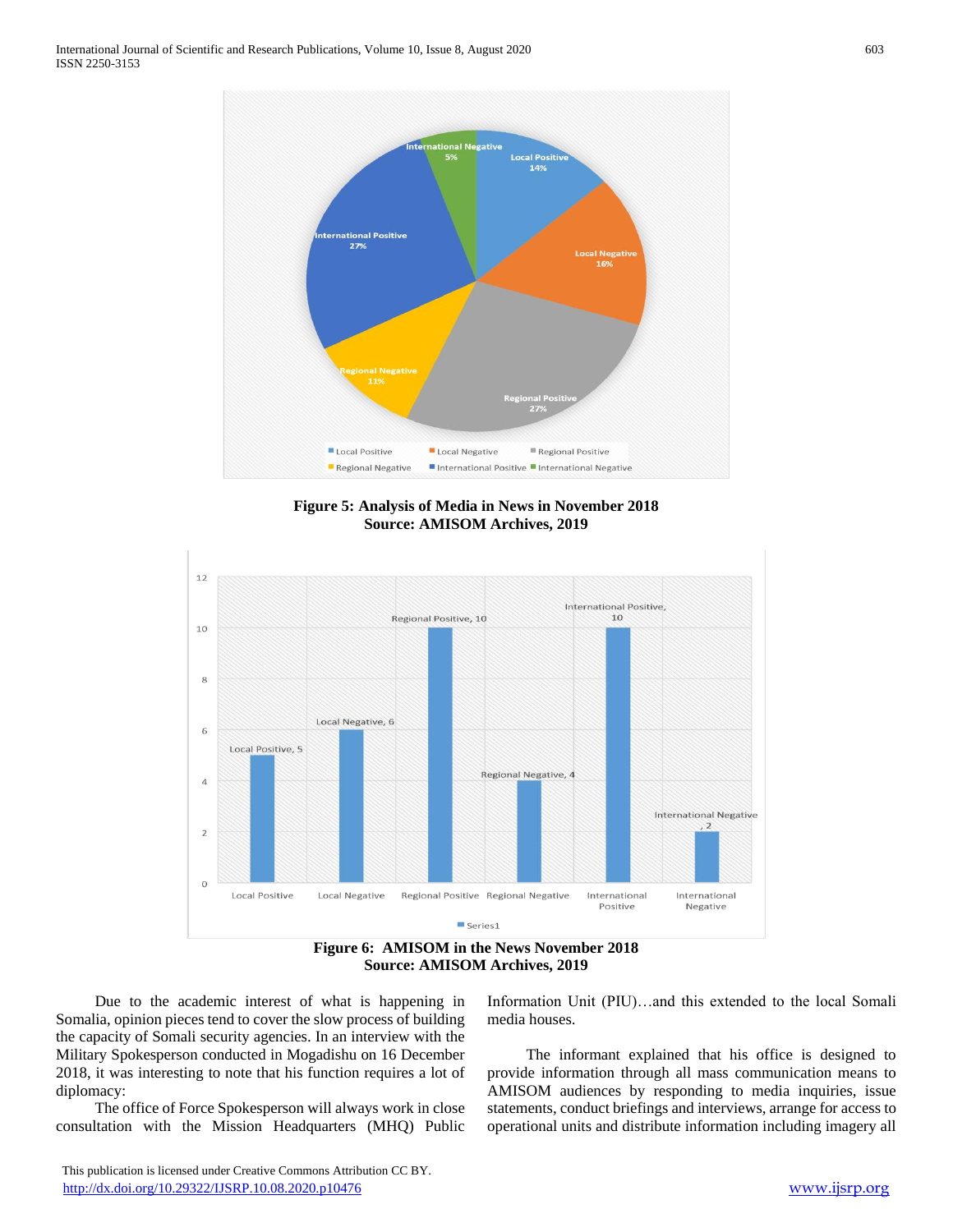as a means to develop relations with the purveyors and the consumer of news. This is done through outreach programmes:

…these are activities aimed at fostering strategic relations with the key external stakeholders, who have an interest in AMISOM military issues and activities, such as think-tanks, academia, military related associations, and other non-news media entitles. The issue of military diplomacy exposited in public diplomacy is one of the areas in intrastate conflict management that seeks the attention and also the various states and agencies engaged in conflict management in the Horn of Africa. Activities in the theatre are carefully tailored to meet the demands of the conflict zone without compromising the operations. For example an attack on peacekeepers is reported with a lot of caution not to destabilize the victims' families**.** The media office therefore plays a critical role to shape public opinion and help win hearts and minds for conflict management to take shape.

# **The Soldier-Doctor**

 The role of the medical practitioners in a conflict zone goes beyond just the conventional treatment of patients from conventional diseases like malaria, Typhoid and injuries but also manage conflict related ailments and even those caused by gunshots. While doing this, it is not restricted to avoid perpetrators of conflicts but would serve as a very important asset to the conflict if they were handled diplomatically. A doctor who served in both AMISOM and UNMIS, interviewed in Kismayo on 13 October 2018 said:

 As AMISOM medical team we engage in various activities that just go beyond treatment but assist the mission to win hearts and minds of the locals in order to pacify them. This enables the process of peace building to take place…I call it the power of the syringe…

## **The Soldier-Chaplain**

 The military are usually associated with the 3Ws, thus War, Women and Wine. This is a perception that is carried along in the conflict zones. Similarly parties to the conflict are equally associated with lots of vices including rape, killing and extortion. This study however found out that instead of religion being used for spiritual nourishment during peacetime it is sine-qua-non weapon of conflict management used by the military in the Horn of Africa, as one Commanding Officer interviewed in Kismayu on 14 October 2018 would say:

 In my battalion, I have a full complement of the chaplaincy in uniform; I have a priest with his catechists, I have an Imaam and a protestant Pastor. All these underwent military training. They have two weapons; the Bible/Quran and the gun/rifle.

 The role of the chaplaincy is to spiritually nourish the soldiers as they partake the role of conflict management. They also pacify the locals by not only preaching to them but also assist by construction of mosques and churches:

 The church we attend here was constructed through our voluntary contributions. Each soldier volunteered five hundred Kenya shillings every month. We have also supported the construction of a primary school.

 This activities by the chaplaincy are used to pacify the communities in order for the peace building process to take place. Interestingly, while this tenet of military diplomacy was prevalent

 This publication is licensed under Creative Commons Attribution CC BY. <http://dx.doi.org/10.29322/IJSRP.10.08.2020.p10476> [www.ijsrp.org](http://ijsrp.org/)

among the BNDF and KDF troops, it was noted that this is not a norm among the Uganda Peoples Defense Forces who do not value religion within the military cycles. One respondent interviewed in Mogadishu confirmed:

 Since 1986, we do not encourage religion in the military barracks because religion is used to divide soldiers along religious lines like ethnicity does…

 The above sentiments agree with Elsenhans (1996) views that while politics is the ultimate cause, ethnicity and religion are factors of mass mobilization that are given prominence by the disgruntled political elites fighting against what the author calls state classes. This study therefore depicts religion as a tool which some militaries in the study area like Burundi National Defence Forces and Kenya Defence Forces have appropriately used to galvanize hearts and minds for conflict management processes to be initiated**.** 

# **Soldier-Engineer**

 Asked to explain the role of an engineer officer in the operation, a Kenya Engineer Officer who had served in both Somalia and south Sudan said the mission of engineers is to provide mobility, survivability and general engineering support to PSO missions. Engineers undertake defensive and survival works within the Areas of Responsibility. Engineer staff will identify utility repair requirements and priorities, in conjunction with local authorities, with whom they will also negotiate, and organize military support for the repair missions, as well as advise, assist and support units with regard to utility repair matters with their AORs. All items, including sub-munitions, mines, bombs, booby traps, suspect items and abandoned attractive equipment, are assumed to be a hazard to the smooth operations of the mission.

## X. CONCLUSION AND RECOMMENDATIONS

 Based on the findings, there is a lot of interface between diplomatic tools and military intervention in the Horn of Africa. The study found out that arms transfer was the most common diplomatic program used by the military, in contrast weapons shipments increase the duration and hostility levels and make the termination of civil conflicts less likely. These efforts are complemented by compensatory interventions including peacekeeping military, humanitarian agencies and NGOs functions which provide the necessary assistance, not only towards the DDR programme, but also enhancing local and national capacities through active engagement, consultation and participation in the planning and implementation of the programme.

 It is recommended that the 'carpenter's tool box' model be adopted in which every item in the tool box has a specific role to play in conflict management and, therefore, it is the complementarity of the efforts between the military, police, civilian components and entirety of society that will lead to conflict management in the Horn of Africa. It is apparent from the foregoing, therefore, that through military diplomacy one may be able to discern a country's national security interests and threats vis-a-vis its relations with other countries. One is also able to identify a military's organizational ethos, philosophies, culture, strengths and weaknesses for the sake of conflict management in the Horn of Africa. Military diplomacy will remain important in framing and enabling the evolution of the world, but unless